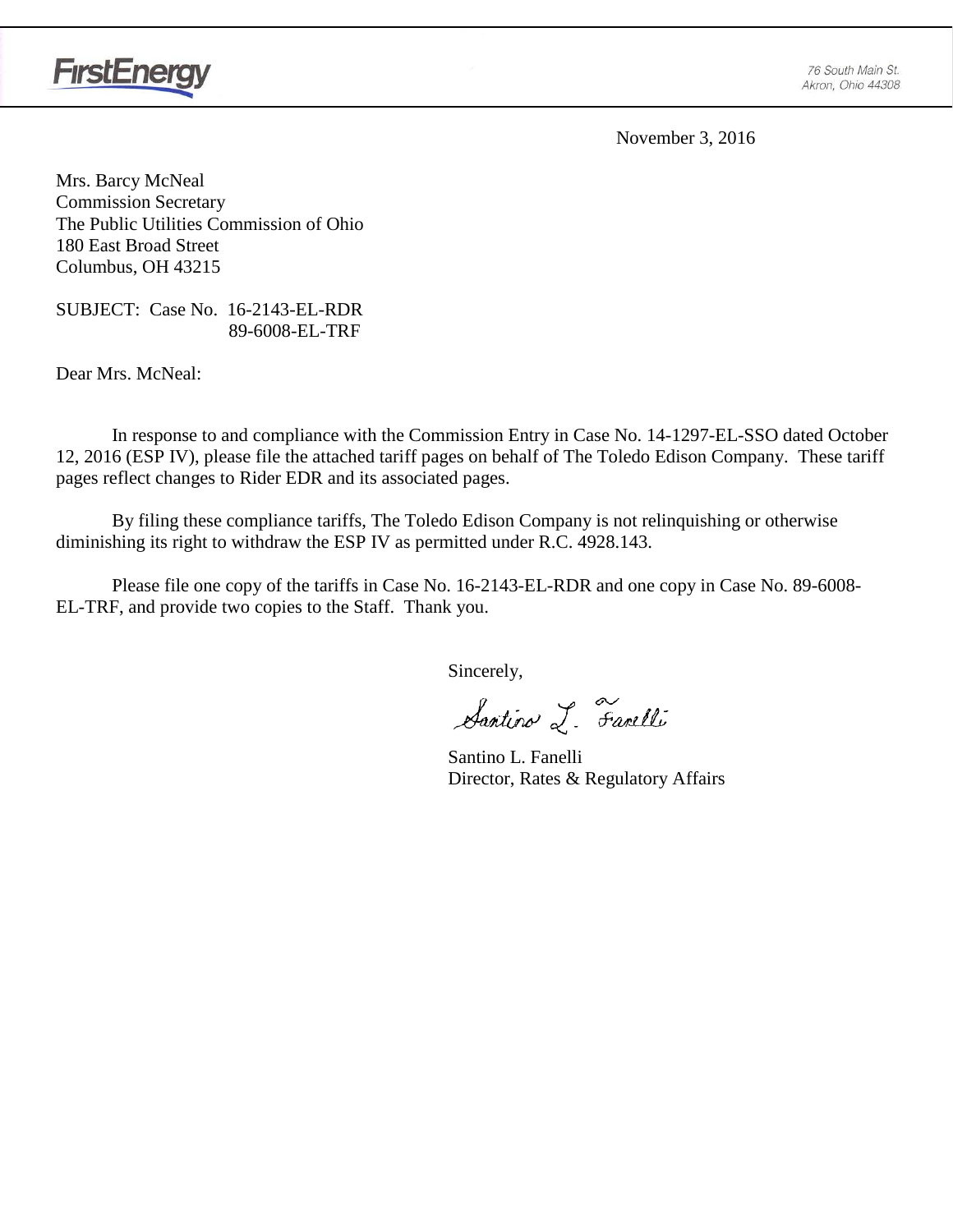## **TABLE OF CONTENTS**

The following rates, rules and regulations for electric service are applicable throughout the Company's service territory except as noted.

|                                                      | <b>Sheet</b> | <b>Effective</b><br><b>Date</b> |
|------------------------------------------------------|--------------|---------------------------------|
| <b>TABLE OF CONTENTS</b>                             | 1            | $01 - 01 - 17$                  |
| <b>DEFINITION OF TERRITORY</b>                       | 3            | 01-23-09                        |
| <b>ELECTRIC SERVICE REGULATIONS</b>                  | 4            | 06-01-16                        |
| <b>ELECTRIC SERVICE SCHEDULES</b>                    |              |                                 |
| Residential Service (Rate "RS")                      | 10           | 01-23-09                        |
| General Service - Secondary (Rate "GS")              | 20           | $01 - 23 - 09$                  |
| General Service - Primary (Rate "GP")                | 21           | 01-23-09                        |
| General Service - Subtransmission (Rate "GSU")       | 22           | 01-23-09                        |
| General Service - Transmission (Rate "GT")           | 23           | 01-23-09                        |
| <b>Street Lighting Provisions</b>                    | 30           | 01-23-09                        |
| Street Lighting (Rate "STL")                         | 31           | 06-01-09                        |
| Traffic Lighting (Rate "TRF")                        | 32           | 01-23-09                        |
| Private Outdoor Lighting (Rate "POL")                | 33           | 06-01-09                        |
| Experimental Company Owned LED Lighting Program      | 34           | 06-01-16                        |
| <b>MISCELLANEOUS CHARGES</b>                         | 75           | 07-05-12                        |
| <b>OTHER SERVICE</b>                                 |              |                                 |
| <b>Partial Service</b>                               | 52           | $01 - 01 - 06$                  |
| Residential Renewable Energy Credit Purchase Program | 60           | 10-01-09                        |
| <b>Cogeneration and Small Power Producer</b>         | 70           | $01 - 01 - 03$                  |
| <b>Interconnection Tariff</b>                        | 76           | 05-06-16                        |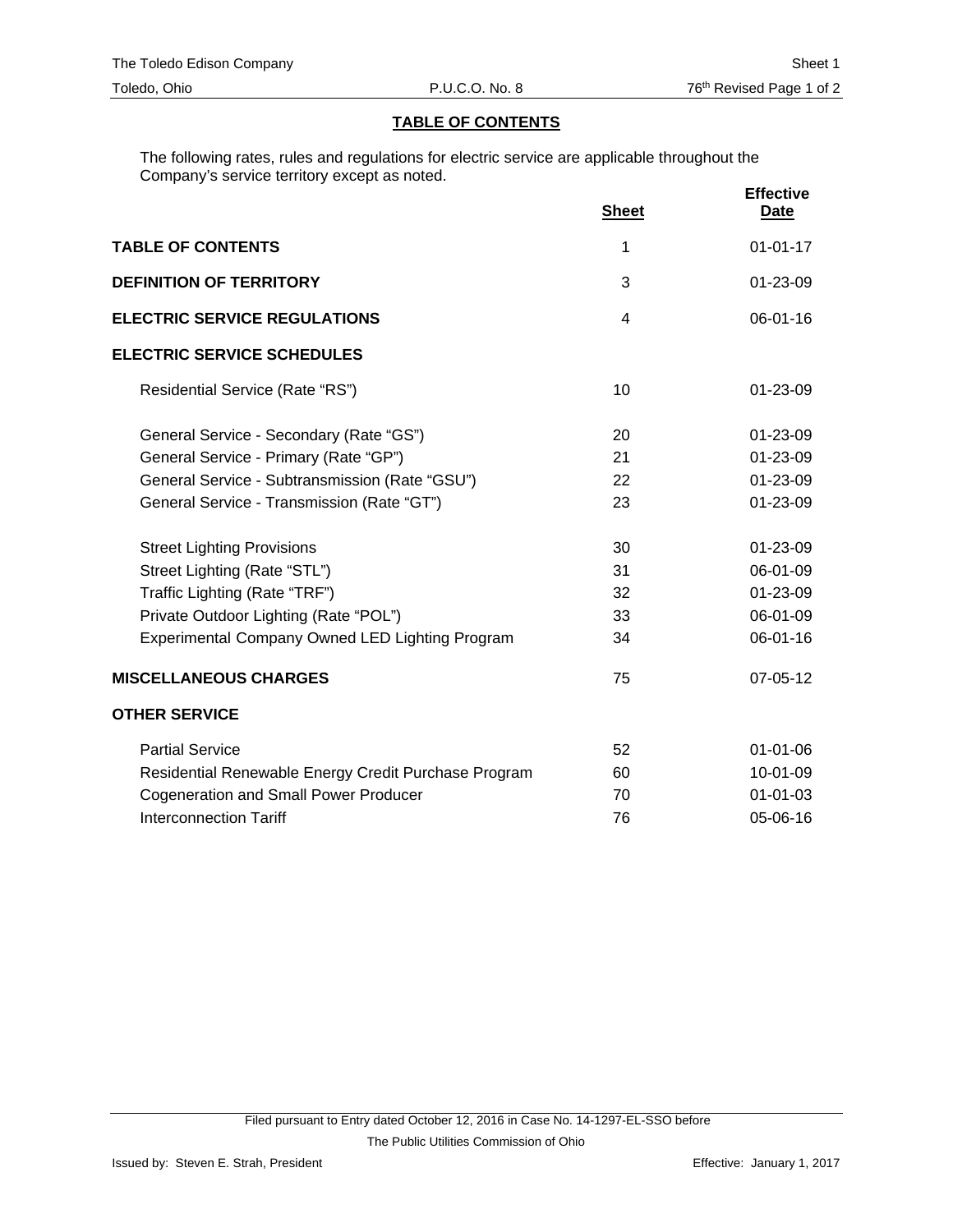# **TABLE OF CONTENTS**

|                                                        |              | <b>Effective</b> |
|--------------------------------------------------------|--------------|------------------|
| <b>RIDERS</b>                                          | <b>Sheet</b> | <u>Date</u>      |
| Summary                                                | 80           | $01 - 01 - 17$   |
| <b>Residential Distribution Credit</b>                 | 81           | $05 - 21 - 10$   |
| <b>Transmission and Ancillary Services</b>             | 83           | 09-10-10         |
| <b>Alternative Energy Resource</b>                     | 84           | $10 - 01 - 16$   |
| <b>School Distribution Credit</b>                      | 85           | 06-01-09         |
| <b>Business Distribution Credit</b>                    | 86           | 01-23-09         |
| <b>Hospital Net Energy Metering</b>                    | 87           | 10-27-09         |
| Economic Development (4a)                              | 88           | 01-23-09         |
| <b>Universal Service</b>                               | 90           | $01 - 01 - 16$   |
| State kWh Tax                                          | 92           | 01-23-09         |
| <b>Net Energy Metering</b>                             | 93           | 10-27-09         |
| Delta Revenue Recovery                                 | 96           | $10 - 01 - 16$   |
| Demand Side Management                                 | 97           | $01 - 01 - 16$   |
| Reasonable Arrangement                                 | 98           | 06-01-09         |
| <b>Distribution Uncollectible</b>                      | 99           | $10-01-16$       |
| Economic Load Response Program                         | 101          | $06 - 01 - 16$   |
| <b>Generation Cost Reconciliation</b>                  | 103          | $10-01-16$       |
| Fuel                                                   | 105          | 12-14-09         |
| Advanced Metering Infrastructure / Modern Grid         | 106          | $10-01-16$       |
| Line Extension Cost Recovery                           | 107          | $01 - 01 - 15$   |
| <b>Delivery Service Improvement</b>                    | 108          | $01 - 01 - 12$   |
| <b>PIPP Uncollectible</b>                              | 109          | $10-01-16$       |
| Non-Distribution Uncollectible                         | 110          | $10 - 01 - 16$   |
| <b>Experimental Real Time Pricing</b>                  | 111          | 06-01-16         |
| <b>Experimental Critical Peak Pricing</b>              | 113          | 06-01-16         |
| <b>Generation Service</b>                              | 114          | 06-01-16         |
| Demand Side Management and Energy Efficiency           | 115          | 07-01-16         |
| <b>Economic Development</b>                            | 116          | $01 - 01 - 17$   |
| <b>Deferred Generation Cost Recovery</b>               | 117          | 06-01-09         |
| <b>Deferred Fuel Cost Recovery</b>                     | 118          | 06-21-13         |
| Non-Market-Based Services                              | 119          | 06-01-16         |
| <b>Residential Deferred Distribution Cost Recovery</b> | 120          | $01 - 01 - 12$   |
| Non-Residential Deferred Distribution Cost Recovery    | 121          | $01 - 01 - 12$   |
| <b>Residential Electric Heating Recovery</b>           | 122          | 07-01-16         |
| <b>Residential Generation Credit</b>                   | 123          | $10-31-16$       |
| <b>Delivery Capital Recovery</b>                       | 124          | 09-01-16         |
| Phase-In Recovery                                      | 125          | 07-01-16         |
| <b>Government Directives Recovery</b>                  | 126          | 06-01-16         |
| Automated Meter Opt Out                                | 128          | $01 - 01 - 15$   |
| <b>Ohio Renewable Resources</b>                        | 129          | 06-01-16         |
| Commercial High Load Factor Experimental TOU           | 130          | 06-01-16         |
| <b>Distribution Modernization</b>                      | 132          | $01 - 01 - 17$   |
|                                                        |              |                  |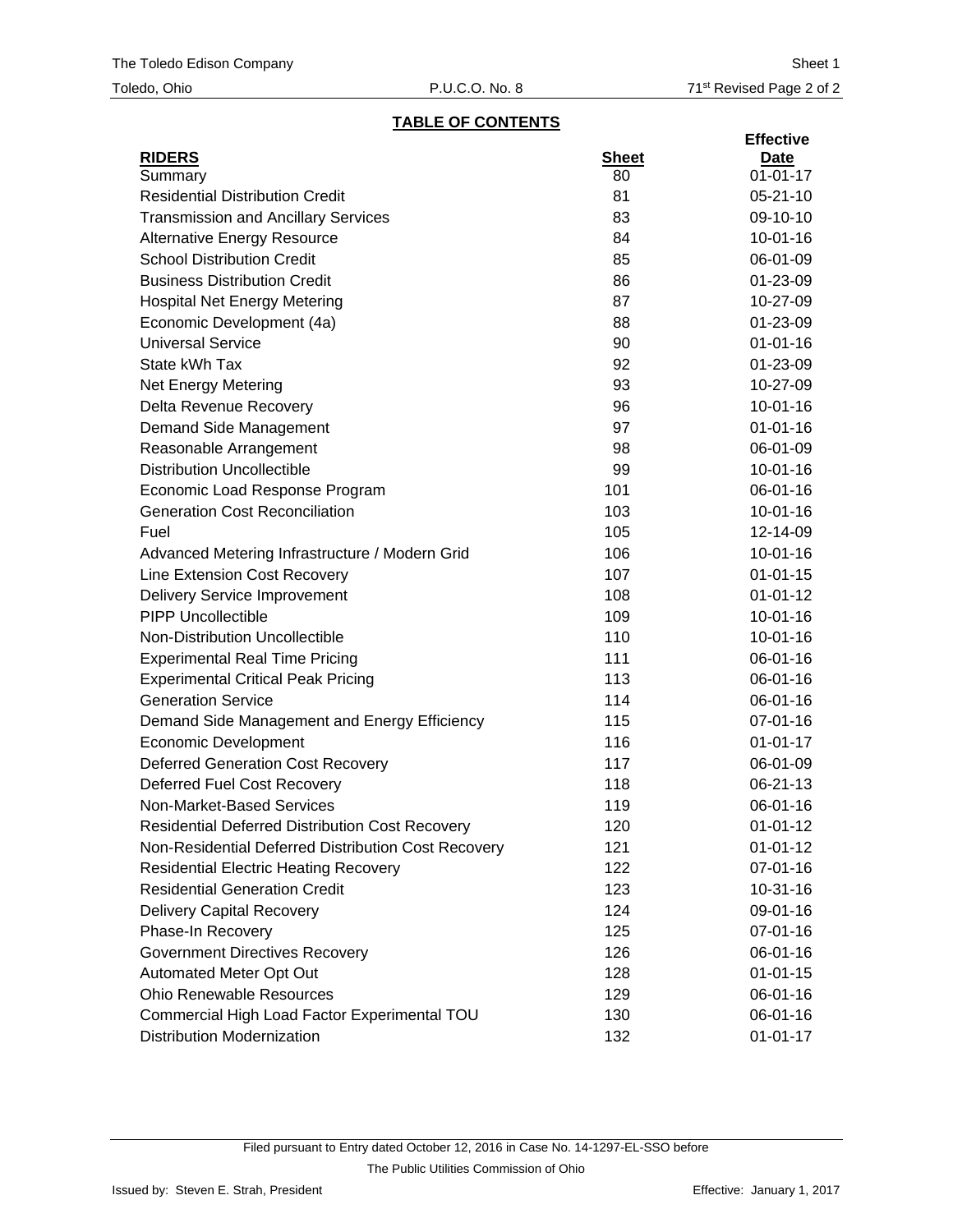#### **RIDER EDR Economic Development Rider**

## **e. Standard Charge Provision**

## **APPLICABILITY:**

Applicable to any customer that takes electric service under the Company's rate schedules. This Standard Charge Provision is not avoidable for customers who take electric generation service from a certified supplier.

#### **PURPOSE:**

The charges provided for by Section (e) of this Rider recover the difference in revenues resulting from the application of rates in the otherwise applicable rate schedule, and the application of credits in sections (a), (b), and (c) of this Rider.

#### **RATE:**

The following total charges will apply, by rate schedule for all kWhs per kWh:

|            | Provision 1 | Provision 2         | Total               |
|------------|-------------|---------------------|---------------------|
| <b>RS</b>  | $0.0000$ ¢  | $0.0277$ ¢          | $0.0277$ ¢          |
| GS         | 0.1042c     | $0.0188$ ¢          | 0.1230¢             |
| GP         | 0.4538c     | $0.0072$ ¢          | 0.4610¢             |
| GSU        | $0.0000$ ¢  | 0.0028c             | 0.00286             |
| GT.        | 0.0000c     | 0.0008c             | 0.0008¢             |
| <b>STL</b> | $0.0000$ ¢  | $0.0709$ ¢          | $0.0709$ ¢          |
| TRF        | $0.0000$ ¢  | 0.0134 <sub>¢</sub> | 0.0134 <sub>¢</sub> |
| <b>POL</b> | $0.0000$ ¢  | 0.0895c             | 0.0895c             |

# **f. Provision expired**

Filed pursuant to Orders and Entry dated August 25, 2010, July 18, 2012, March 31, 2016 and October 12, 2016 in Case Nos. 10-388-EL-SSO, 12-1230-EL-SSO and 14-1297-EL-SSO, respectively and Case No. 16-2143-EL-RDR,

before